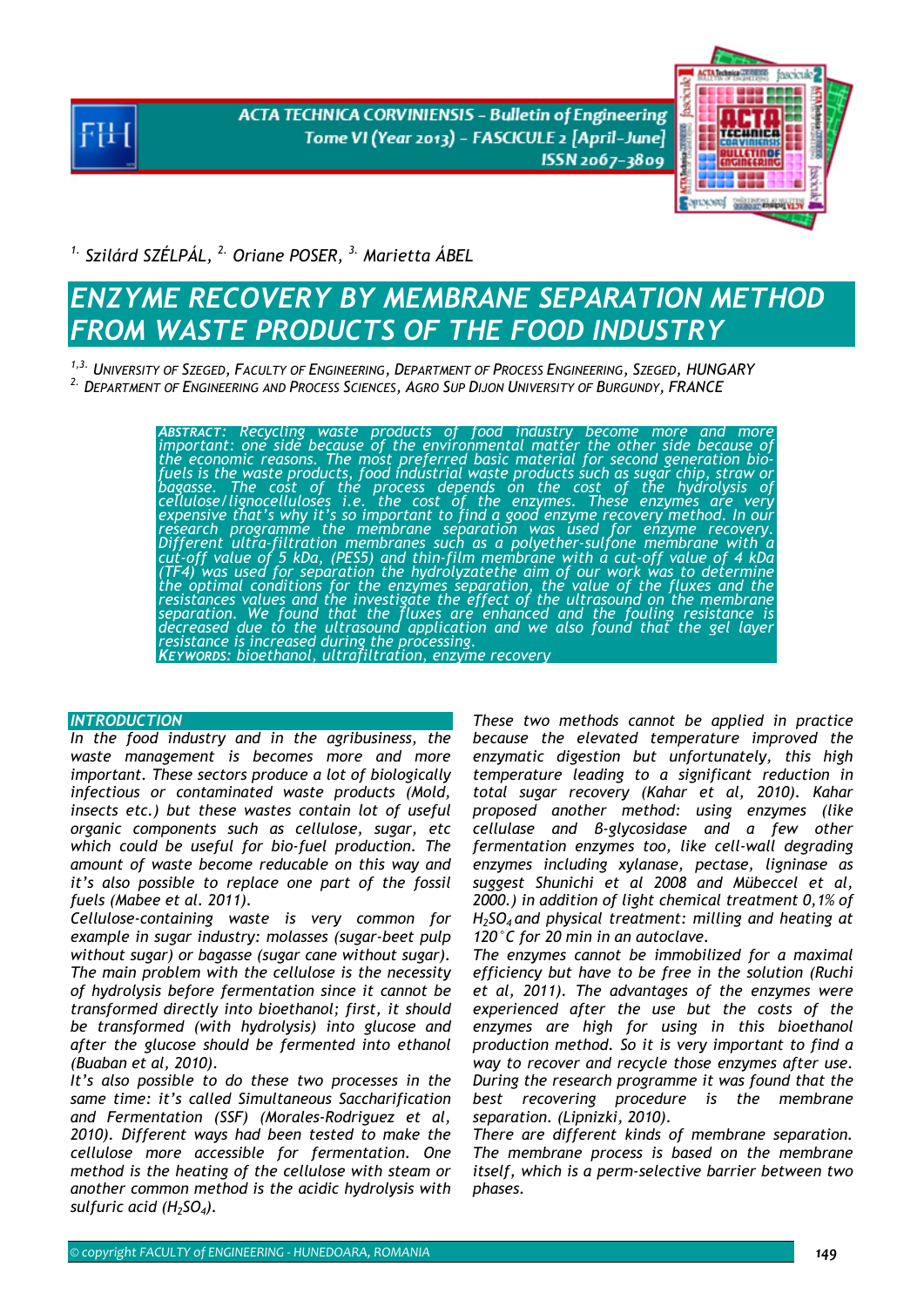*These membranes are passed certain components through and held back some other components or molecules. The membranes can be categorized by their thickness, construction, charge or according to their origin. The membrane science knows four different membrane separation processes: microfiltration, ultra-filtration, nano-filtration and reverse osmosis. The main difference is the pore size of the membranes and the applied differential pressure. Micro-filtration has pore size between 0.1 and 10µm and the used pressure is 0.2-0.6 MPa, in ultra-filtration the pore size is between 10-3and 0.1µm and the used pressure is 0.2-1 MPa; the nanofiltration has pore size between 1 and 10 nm and has applied pressure between 1-4 MPa. In the reverse osmosis process, it's only the water which can pass through the membrane. The reverse osmosis membrane separation process used 0.1-1 nm pore size membranes with 3-10 MPa pressure.* 

*The most frequently used methods are nanofiltration and ultra-filtration. Ultra-filtration is used to clarify fruit juice or to filter protein and retain casein in the diary industry. Nano-filtration is mostly used in the water treatment industry: to filter antibiotics or pesticides, softening and reducing the salt content in water. (Daufin 1998)* 

*There are some advantages the work can be affected at ambient temperature, no chemical has to be added and the process can be continued. But there are also drawbacks: risks of fouling, limited selectivity and lifetime. For continuous processes the pumps can be very expensive. (Bimbenet 2001)* 

*In our work, our first purpose was to find the best parameters to recover enzymes with membrane ultra-filtration, and our second objective was to investigate the effect of ultrasound of filter parameters.* 

#### *MATERIAL AND METHODS*

*All experience was carried out under optimal conditions for the enzymes. This reported 26°C ± 0.2, and they were repeated twice.* 

*The model solution was prepared from 5% glucose and from 2% of cellulase of Trichoderma reesei (Cellulast 1.5L, Novozymes A/S, Denmark; 700 U/g) and from cellobiase of Aspergillus niger (Novozym 188, Novozymes A/S, Denmark; 250 U/g).* 

*The hydrolyzate was made from sugar-beet pulp. It was prepared in a 2L fermentation unit (Labfors Minifors, Belgium) at 26°C±0.2 and pH 4±0.1. Enzymes used are the same than above at concentration of 200, 400 and 600*  $\mu$ *L g <sub>of solution*<sup>-1</sup>.</sub> *Polyether sulfone (PES) membranes with a cut-off value at 5kDa and thin-film membranes with a cut-off value at 4kDa were used in a micellar enhanced ultra filtration (MEUF) device.* 

*During the measurements, 3.5 bar pressure was applied and the feed solution was stirred with a magnetic stirrer at 350 rpm to prevent fouling of the membranes and to facilitate the formation of micelles. The permeates and the concentrates were analyzed after the measurements and the sugar and protein content were measured too.* 

*It had been calculated the different components of total membrane resistance.* 

*The retention (R) of the model and the hydrolyzates were calculated by the following formula [1]:* 

$$
R = \left(1 - \frac{c}{c_0}\right) \cdot 100 \qquad \qquad [1]
$$

*where c is the concentration of the permeate phase*  ([%] or [mg dm<sup>−3</sup>]), and the c<sub>0</sub> is the concentration of *the feed ([%] or [mg dm<sup>−</sup><sup>3</sup> ]).* 

*The value of the fouling coefficients was determined from the analysis of the flux-time functions [2]:* 

$$
J = J_0 t^{-K} \tag{2}
$$

*where*  $J_0$  *is the initial permeate flux [L m<sup>-2</sup> h<sup>-1</sup>], t is the filtration time [h], and K is the fouling index.* 

The membrane resistance  $(R_M)$  was calculated from *the following correlation [3]:* 

$$
R_M = \frac{\Delta p}{J_w \eta} \tag{3}
$$

*where J<sub>W</sub>* is the flux of water  $\lceil m^3 m^2 h^1 \rceil$ , and  $\eta$  is the *water viscosity at 25 °C. The fouling resistance (Rf) of the membrane was determined by washing the gel layer from the membrane. The fouling resistance [4] and the resistance of the polarization layer (Rg) were calculated as [5]:* 

$$
R_f = \frac{\Delta p}{J_W \eta} - R_M \tag{4}
$$

$$
R_g = \frac{\Delta p}{J_W \eta} - R_M - R_f \tag{5}
$$

*where Δp is the pressure difference between the two sides of the water (Pas),* η *[Pas] is the viscosity of the filtered solution.* 

*The Reynolds' number was calculated as [6]:* 

$$
Re_{mix} = \frac{d^2 n \rho}{\eta}
$$
 [6]

*where ρ is the retentate density [kg m-3], n is the rotation rate of the stirrer [s-1],* η *is the viscosity of the retentate [Pas], and d is the diameter of the stirrer [m].* 

*The protein quantity was determined by the Kjeldhal method, and the glucose content was calculated by colorimetric method with a spectrophotometer. The ultrasonic treatment was used at the same time of the membrane separation.* 

*RESULTS AND DISCUSSION* 

*The measured fluxes were showed almost the same values on smaller pressure values. These fluxes were showed exponential raise after the 2.5 bar pressure value on higher pressure values, but this raise was slowed after the 3.5 bar value. The 3.5 bar pressure was chosen to our experiences, because an outlier data of the flux value was measured in this pressure value (Table 1).*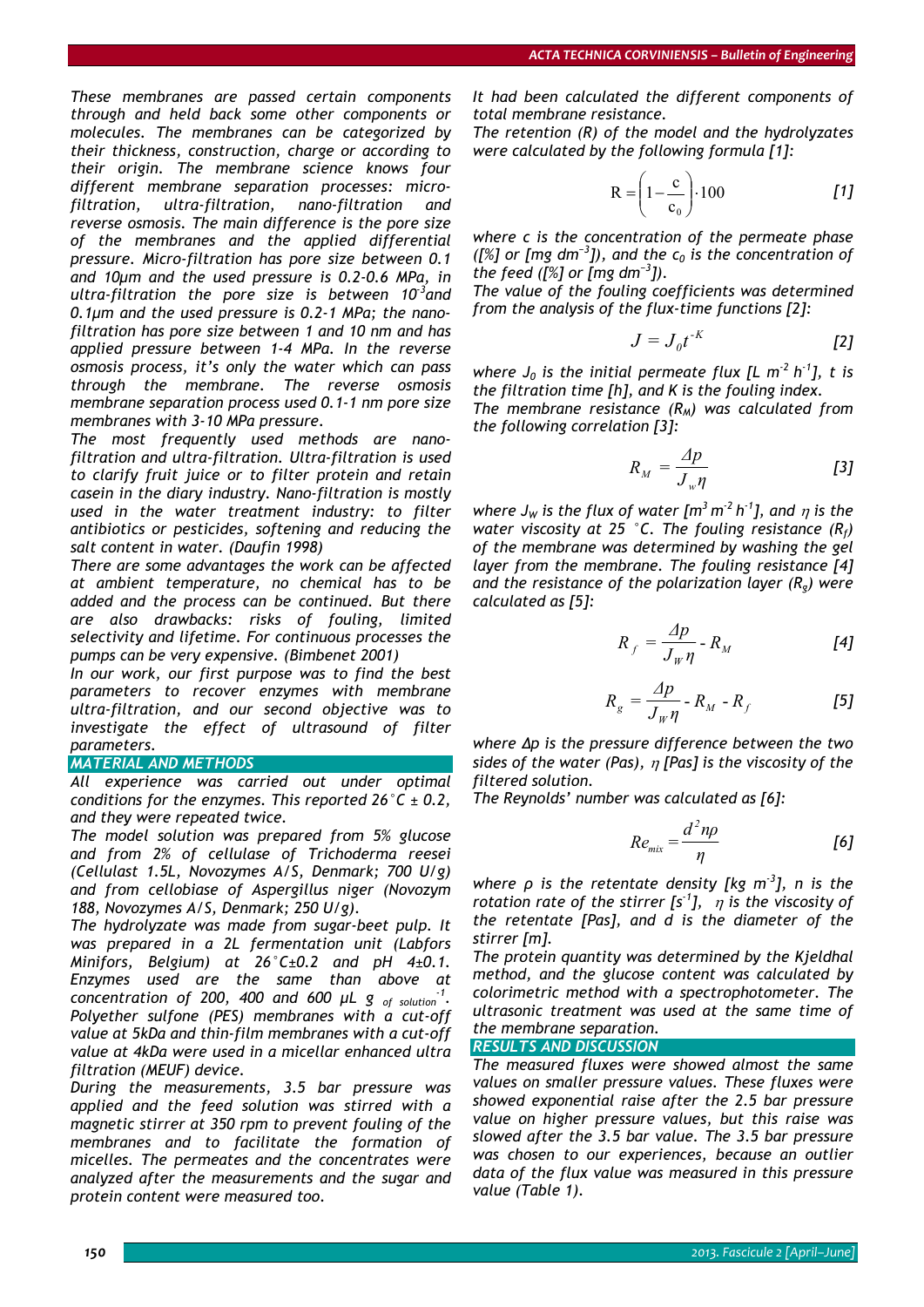

*Table 1: the flux changes as a function of the pressure changes on TF4* 



*On the TF-4 membrane almost the same flux values had been received when the hydrolyzate and the model solution were filtered. These two solutions were produced very different flux values on the PES-5 membranes. The hydrolyzate did not give us adequate informations as the model solution. Highdispersion data had been received (Table 2).* 



Couples membrane-type of solution/ component of resistance

*Table 3: Resistance composition depending on the solutions and membranes. (RPES5 – Hydrolyzate on PES5 RTF4 – Hydrolyzate on TF4 , MTF4 – Model solution on TF4, MPES5 – Model solution on PES5)* 

*Tree different membrane resistance values were measured during the experiments, first the membrane resistance (Rm), second the resistance of the gel layer on the surface of the membrane (Rg), and finally the fouling resistance (Rf).* 

*The Rm resistance showed higher values on the TF-4 membranes against the PES-5 membranes. This difference came from the different pore sizes of the membranes. The 4 kDa cut-off value size membrane can hold back more components of the solution as the 5 kDa cut-off value size PES-5 membrane (Table 3).* 

*The model solution Rm resistance values (72% & 68%) were higher than the hydrolyzate values (36% & 28%). The lot of small components (molecules & amino acids) were fouled the pores of the membrane in the model solution. The hydrolyzate's big components, like the proteins were occluded fast the pores of the membrane.* 

 *In the preliminary measurements we didn't find significant difference between the resistance values of the membranes, but the 5kDa cut-off value membrane had a higher flux value that's why we continued our measurements with these membranes. The total resistance values were showed the same; the 5 kDa membrane had a little bit higher total resistance value as the 4 kDa membrane. This difference was observed between the two different solutions too (Table 4).* 



*Table 4: Total resistance values depending of the couples solutions/types of membranes* 

*The protein and the sugar were showed lower values in the permeate of the 5kDa membrane against the 4 kDa membrane. This means that the membrane and the gel on the surface of the membrane could hold back the proteins and glucose fragments and the enzyme molecules too.* 

*The protein retention values (what we measured) were showed that the enzymes or proteins could be separated in the concentrate.* 

*The next table (Table 5) shows that the two different membrane how to retain the proteins or enzymes. In here we could see that the PES-5 membrane knew to retain the protein that's why the value of the proteins in the permeate is very small value.*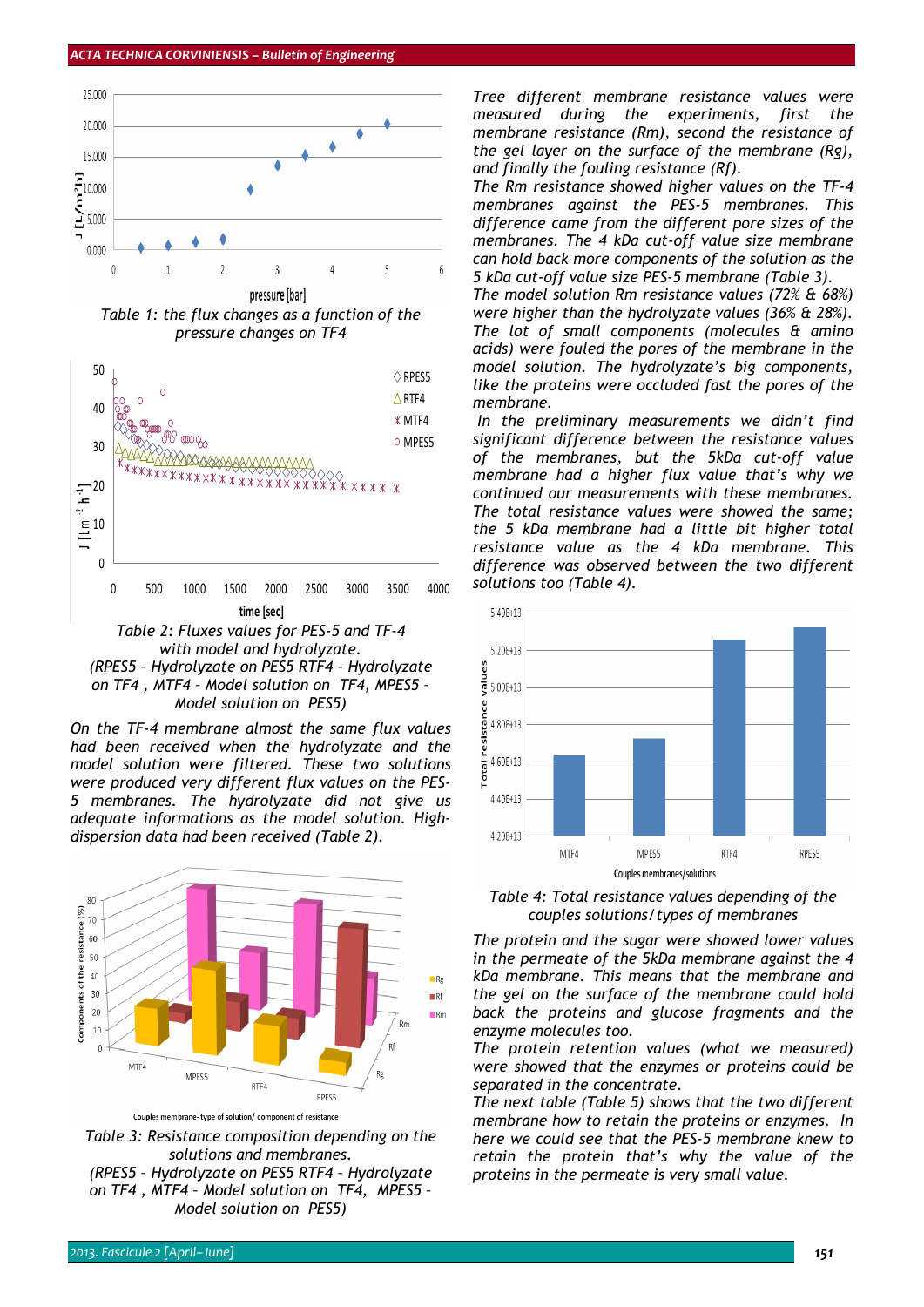

*Table 5: The protein retention contents measured in the different solutions* 



*The enzymes and proteins were being able to hold back the gel on the surface of the 5 kDa membrane and the pore size of the membrane. The 4 kDa membrane was showed the same values of the proteins in the permeate solution and in the concentrate as in the feed. Because of this dates the 5 kDa membrane was chosen to use to our work and continued our measurements with it. In the next step the enzyme was separated and recovered them with using the 5 kDa membrane for the separation process. The Ultrasound was used in this process to.* 

*We tried to measure that the ultrasound can be help to recover the enzymes or increase the retention values of the membrane. Higher flux values were produced the use of ultrasound than the membrane separation without ultrasound (Table 6).* 

*The protein molecules were fractured the ultrasound and raised the amount of these fragments in the feed of the model solution because the ultrasound had an anti-fouling and an anti-gel layer effect. This means that the ultrasound could disrupt the structure of the gel on the surface of the membrane and prevent the formation of this gel.* 



*Table 6: The model solution flux values are graphed as a function of time with or without US on PES-5 membrane* 

*It can be seen on the table 7 that the flux values are lower with using ultrasound than the ultrafiltration of the hydrolyzate without using ultrasound.* 

*This gel was disrupted the ultrasound on the surface of the membrane, but also the molecules of the enzymes and the proteins were disrupted the ultrasound too, that's why the pores of the membrane were obturated these fragments and lower fluxes were measured with ultrasound. Lot of small, disrupted items and molecules were generated the treatment which the pores of the membrane were obturated these items and the concentration of the feed was increased too.* 



*Table 7: The hydrolyzate flux values are graphed as a function of time with or without US on PES-5 membrane* 



Couples membrane- application of US or not/ component of resistance

#### *Table 8: The total resistance values as a function of depending of the application or not of US and of the solution*

*When the ultrasound was used for the filtration the total resistance values were become higher in the fouling resistance and in the membrane resistance. When the ultrasound wasn't used in the process the model solutions flux values were become smaller. The fragments of the proteins and the enzymes were made a gel on the surface of the membrane because of the effect of concentration polarization, and the concentration of the feed was increased the thickness of this gel. Since the concentration at the membrane*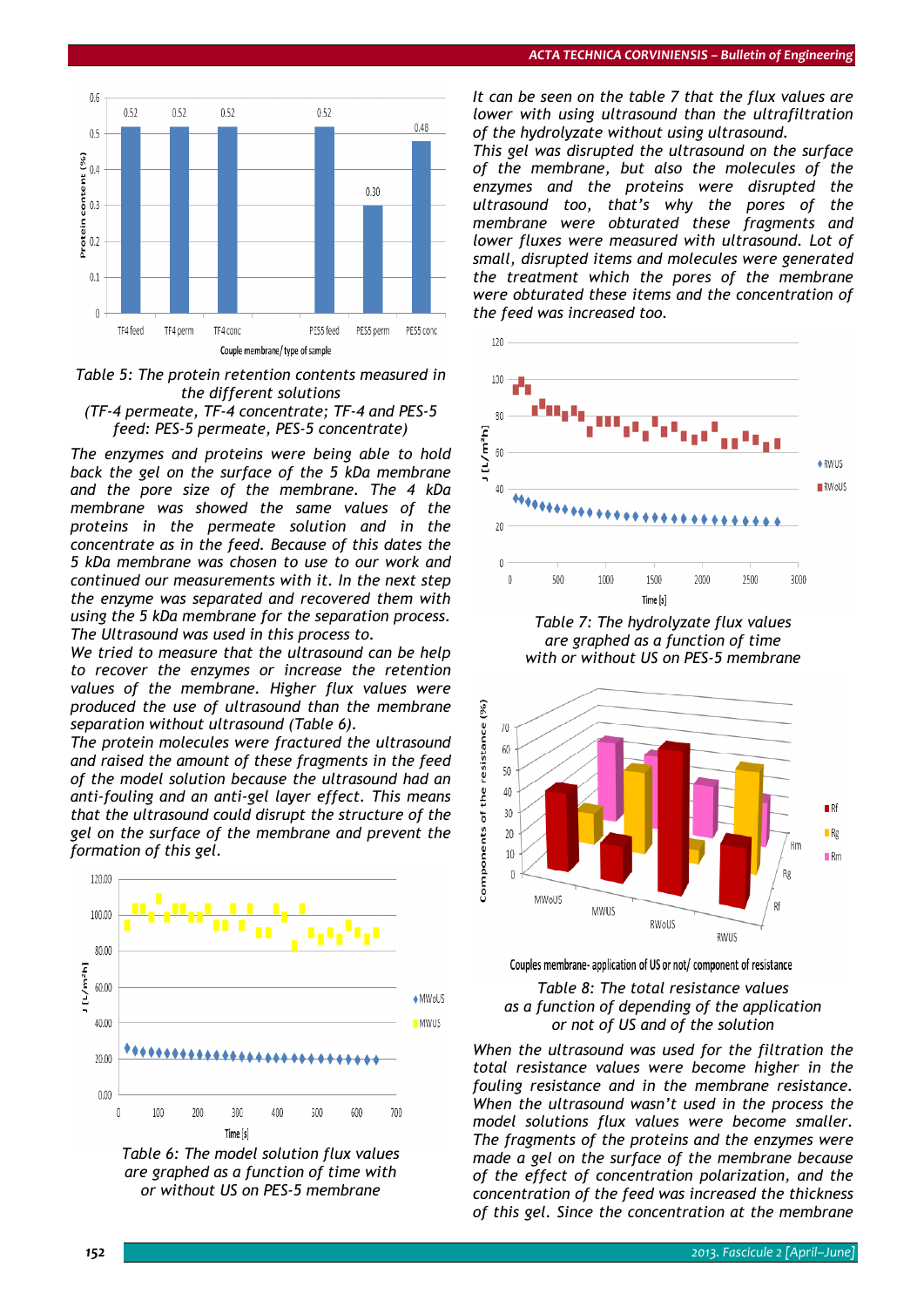## *ACTA TECHNICA CORVINIENSIS – Bulletin of Engineering*

*surface is larger than the feed side of the main mass, and therefore a movement in the opposite direction in order is generated that reduces the flux. That's why the total resistance shown lower values with using ultrasound in the fouling resistance and in the membrane resistance too.* 

*The gel resistance showed a difference because the values are much bigger when we used ultrasound than when we not used it. These values mean that the ultrasound obturated the protein and enzyme fragments.* 

*As we can see on the above diagram, when increased the number of small, obturated fragments due to this the gel resistance increased too. We could see than the different solutions showed the same effects. CONCLUSIONS* 

*In our research project we tried to find the best way of enzyme recovery by membrane separation. We thought that the membrane filtration could help recovering the enzymes which we used in the fermentation of sugar-beet to creating bioethanol. Model solution and hydrolyzate's were used for the measurements which were contained 2% cellulose and cellobiase enzymes.* 

*Our first step was to find the best conditions for the separation process. We found that the temperature between 24-28 degree, 3.5 pressure and 4-4.2 pH were the best conditions for the enzymes to work and for the separation process to recovery the most of the used enzymes.* 

*Our second step was to find the appropriate membrane. Tests were made with two different pore size membranes, the TF-4 and the PES-5. We found that the PES-5 membrane is better to recovery most of the used enzymes and better not to obturating fast the pores of the membrane.* 

*A deposit of gel was made the concentration polarization effect on the surface of the membrane that's why a stirrer was used during the separation process. The stirrer could help for us to slow down the gel formation.* 

*The same flux and resistance intervals were showed the model solution and the hydrolyzate during the tests. After this we wanted to see if we using ultrasound in the separation process how it is going to change the different values.* 

*A lot of small fragments from the proteins and enzymes were made the ultrasound and the membrane was obturated these small fragments and the speed of the gel formation on the surface of the membrane was increased it too. The flux values were augmented the gel because the concentration of the feed became lower.* 

*In the end of our experiences we can say that the membrane separation is a good process to separate the enzymes in the feed and recover them.* 

# *Acknowledgment*

*We would like to thank for the TÁMOP-4.2.1/B-09/1/KONV-2010-0005 identification number, "Establish the Excellence Research Centre in the University of Szeged" in the TÁMOP-4.2.2/B-10/1- 2010 -0012 "the Department of Research University Centre of Excellence knowledge base expansion and long-term technical sustainability basis of scientific* 

*excellence in recruitment by providing" entitled projects, which are assistance by the EU, co-financed by the European Social Fund, and which made it possible to perform our conduct, and OTKA.* 

## *REFERENCES*

- *[1.] Benchaporn Buaban, Hiroyuki Inoue, Shinichi Yano, and Lily Eurwilaichitr: Bioethanol production from ball milled bagasse using an onsite produced fungal enzyme cocktail and xylosefermenting Pichia stipitis; Bio mass and bio energy, Volume 33, Pages 822 – 827. (2009 )*
- *[2.] Kyllönen H.M., P. Pirkonen, M. Nyström: Membrane filtration enhanced by ultrasound: a review; Desalination, Volume 181, Pages 319– 335. (2005)*
- *[3.] Lipnizki Frank: Membrane process opportunities and challenges in the bioethanol industry; Desalination, Volume 250, Pages 1067–1069. (2010)*
- *[4.] Mabee W.E., McFarlane P.N., Saddler J.N.: Biomass availability for lignocellulosic ethanol production; Bio mass and bio energy, Volume 35, Pages 4519-4529. (2011)*
- *[5.] Miller S., Lorenz G.: Use of dinitrosalicylic acid reagent for determination of reducing sugar ; Analytical Chemistry, Volume 31, Issue 3, Pages 426-428. (1959)*
- *[6.] Morales-Rodriguez Ricardo, Anne S. Meyer, Krist V. Gernaey, Gürkan Sin: Dynamic model-based evaluation of process configurations for integrated operation of hydrolysis and cofermentation for bioethanol production from lignocellulose; Bioresource Technology, Volume 102, Pages 1174–1184. (2011)*
- *[7.] Mübeccel Ergun, S. Ferda Mutlu: Application of a statistical technique to the production of ethanol from sugar beet molasses by Saccharomyces cerevisiae; Bioresource Technology, Volume 73, Pages 251-255. (2000)*
- *[8.] Prihardi Kahar, Kazuo Taku, and Shuzo Tanaka: Enzymatic digestion of corncobs pretreated with low strength of sulfuric acid for bioethanol production; Journal of Bioscience and Bioengineering, Volume 110, No. 4, Pages 453– 458. (2010)*
- *[9.] Ruchi Mutreja, Debasish Das, Dinesh Goyal, and Arun Goyal: Bioconversion of AgriculturalWaste to Ethanol by SSF Using Recombinant Cellulase fromClostridium thermocellum; Enzyme Research, Volume 11, Article ID 340279, Page 1- 6. (2011)*
- *[10.] Shunichi Nakayama, Tomotake Morita, Hideyuki Negishi, Toru Ikegami, Keiji Sakaki & Dai Kitamoto: Candida krusei produces ethanolwithout production of succinic acid; a potential advantage for ethanol recovery bypervaporation membrane separation; Federation of European Microbiological Societies (FEMS), Yeast Research, Volume 8, Pages 706– 714. (2008)*
- *[11.] Ulbricht Mathias: Advanced functional polymer membranes; Polymer, Volume 47, Pages 2217– 2262. (2006)*